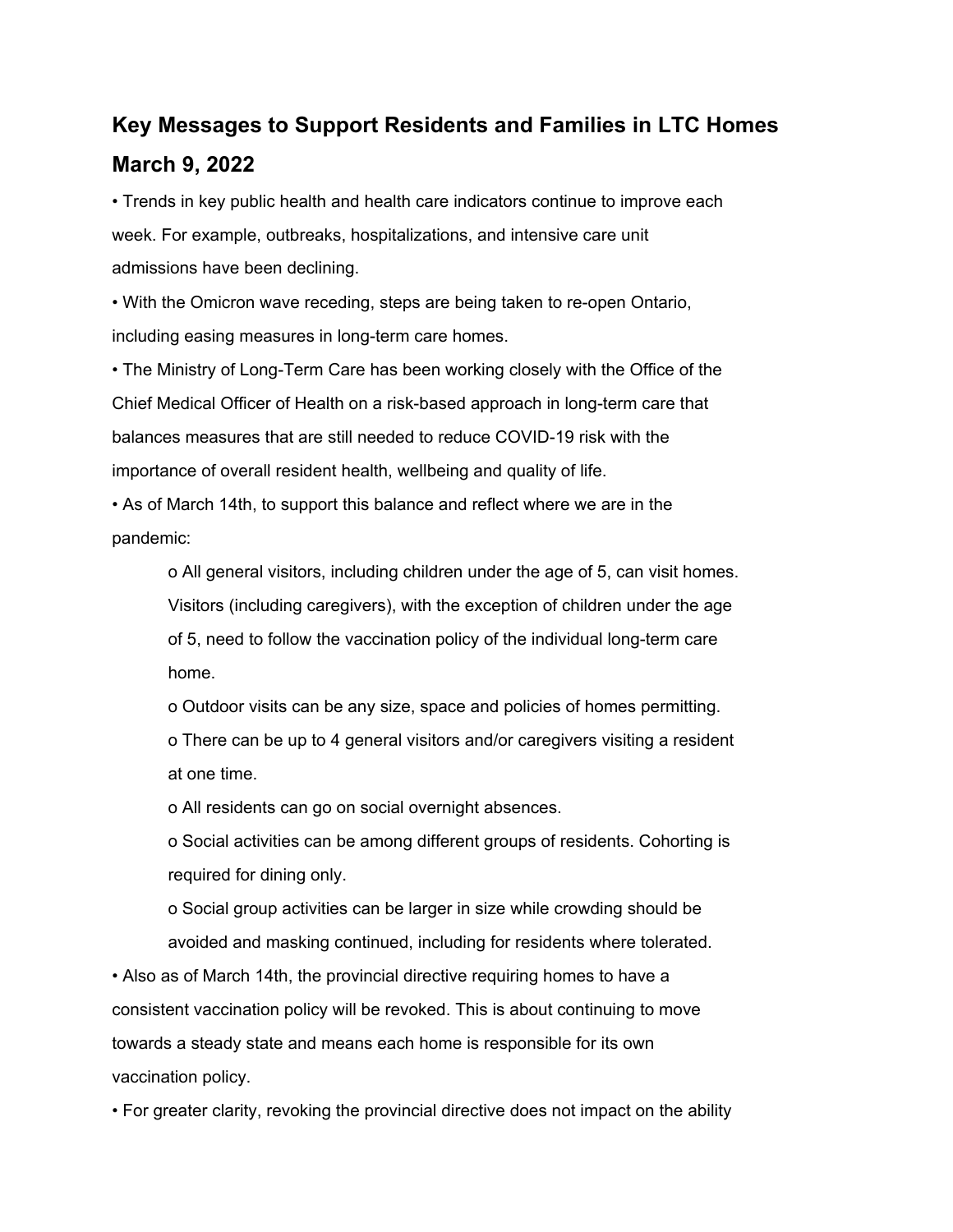of homes to retain their employer-led vaccination policies provided they follow applicable laws, such as the Human Rights Code and the Long-Term Care Homes Act, including the Residents' Bill of Rights.

• Vaccination remains a key defense against COVID-19 and all Ontarians who are eligible are encouraged to get vaccinated, including receiving a booster dose.

• Everyone is reminded of the importance of remaining vigilant with public health measures, such as screening and testing, masking and using appropriate personal protective equipment.

• The ministry continues to work with the Office of the Chief Medical Officer of Health to monitor trends and will respond as needed if for example, a new variant emerges.

### **Questions and Answers**

# **Q: Why is the ministry moving away from mandatory vaccination for all long-term care homes and allowing homes to implement their own/different vaccination policies?**

A: The provincial directive was needed earlier in the pandemic to consistently support all homes to put a vaccination policy in place. The provincial directive specified the elements that must be in each policy at a minimum and those specifics changed over time. Most recently the provincial directive was updated to include a third dose requirement for staff, students, volunteers, support workers and caregivers. All homes now have a vaccination policy in place, and at this point in the pandemic we are able to shift from a provincial directive that requires homes to have a mandatory vaccination policy to a guidance-based approach that continues to support homes with their employer-led policies and best practices.

While the provincial directive is revoked effective March 14, 2022, long-term care homes can keep their vaccination policies in place, with any changes they have determined to be appropriate. For example, homes may not retain a third dose requirement if, for example, they are concerned about staffing. Home policies can continue to have requirements for staff, volunteers, support workers, student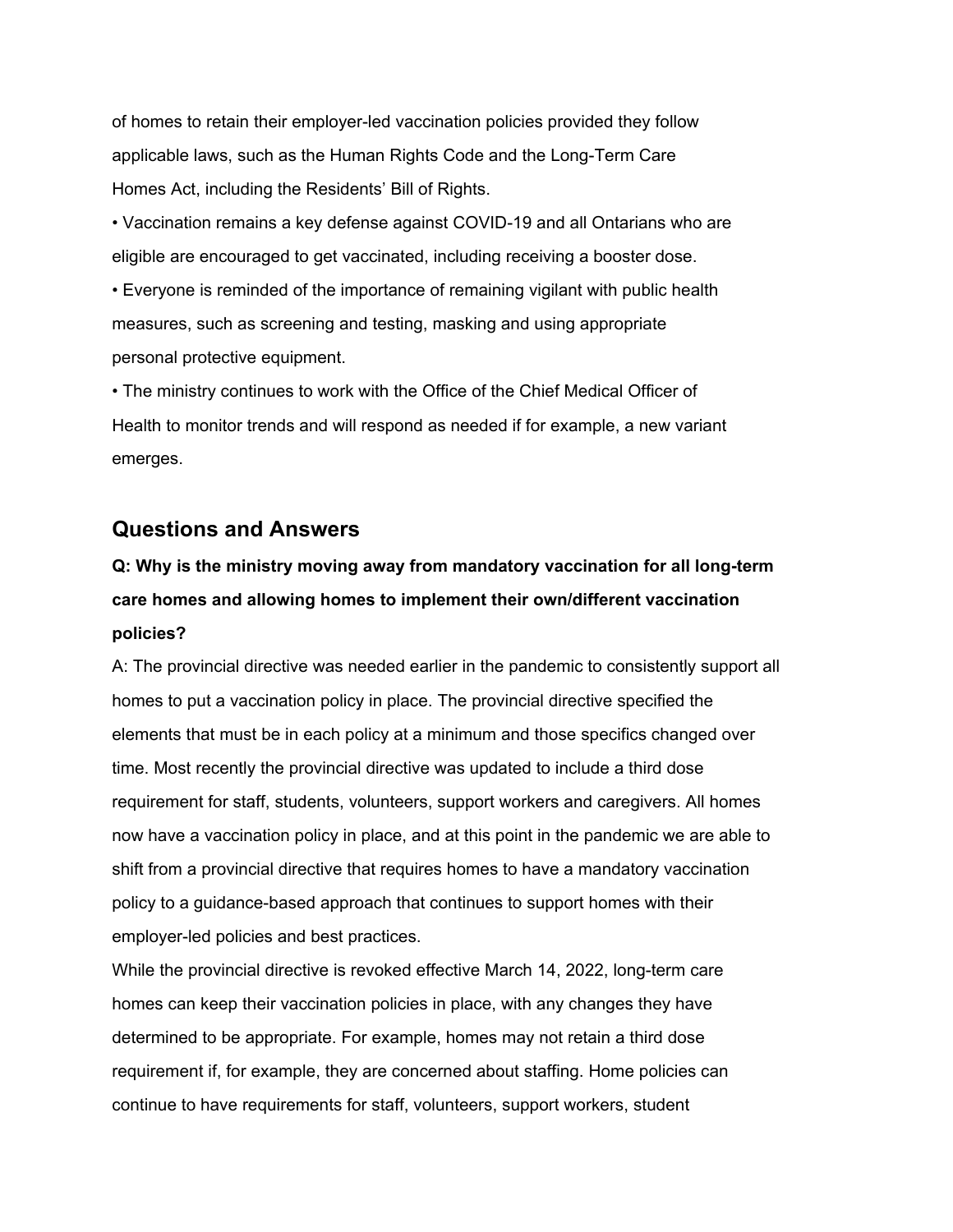placements, caregivers, general visitors, or other people entering a long-term care home. These requirements must be consistent with the Long-Term Care Homes Act, 2007, including the Residents' Bill of Rights, and comply with all applicable laws, such as the Human Rights Code.

## **Q: What if I am not comfortable with an unvaccinated staff member providing me care?**

A: Regardless of vaccination status, all staff are actively screened when they enter a long-term care home and must be tested regularly for COVID-19. Staff must also wear appropriate personal protective equipment when providing care to residents. We encourage you to speak to your home if you have concerns about the care you are receiving.

#### **Q: Are masks still required?**

A: All staff and visitors must wear a medical mask for the entire duration of their shift or visit (including in the residents' room). Additionally, a medical or non-medical mask is required for the entire duration of an outdoor visit for general visitors. Removal of masks for the purposes of eating should be restricted to only areas designated by the home. Residents are encouraged by their home to wear, or be assisted to wear, a medical mask or non-medical mask when receiving direct care from staff, when in common areas with other residents (with the exception of meal times), and when receiving a visitor, as tolerated.

#### **Q: Who can visit a resident in a long-term care home?**

A: As of March 14, 2022, all persons can visit a long-term care home as long as they follow the home's vaccination policy. Children under the age of 5 can also visit homes although they are not eligible to receive a COVID-19 vaccine.

## **Q: Will any vaccination requirements remain in place for residents who go on social absences?**

A: As of March 14, 2022, all residents, regardless of their vaccination status, can enjoy